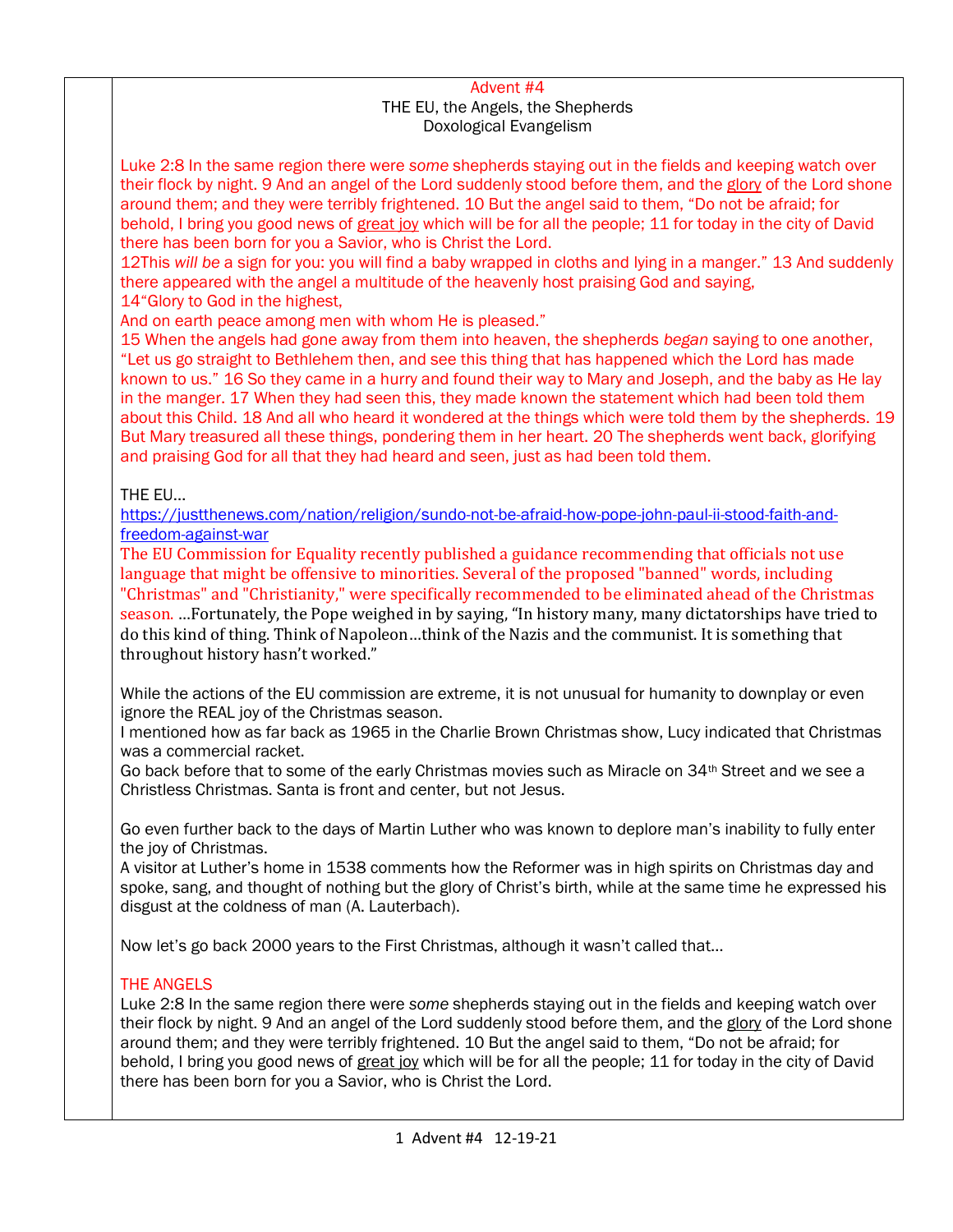The angels announce news of MEGA JOY for all the people. This news was so good and so 'mega' that it took a multitude (plethora) of angels to celebrate it. EX: when something really great happens the joy is not complete until it is expressed and celebrated with others. EX: 40, 50th wedding anniversary, milestone birthdays, a great piece of art or music that moves you, a movie, a youtube clip…"You've got to see this". I think we delight to praise what we enjoy because the praise not merely expresses but completes the enjoyment; it is its appointed consummation. Lewis (Reflections on Psalms) quoted in Piper, John. Desiring God, Revised Edition: Meditations of a Christian Hedonist .. Location 238 The Angels are praising God for such a great salvation, and it didn't even apply to them. The angels were glad for mankind, and they understood that all the glory belonged to God. While they did not used the word "Christmas" they did announce the birth of a savior. And they announced it with joy. This was a stunning discovery for me. I must pursue joy in God if I am to glorify Him as the surpassingly valuable Reality in the universe. Joy is not a mere option alongside worship. It is an essential component of worship. We have a name for those who try to praise when they have no pleasure in the object. We call them hypocrites. Piper, John. Desiring God, Revised Edition: Meditations of a Christian Hedonist . Location 254 This raises the question, "Do we get excited about the wrong things?" Or as C.S. Lewis put it in The Weight of Glory… It would seem that Our Lord finds our desires not too strong, but too weak. We are half-hearted creatures, fooling about with drink and sex and ambition when infinite joy is offered us, like an ignorant child who wants to go on making mud pies in a slum because he cannot imagine what is meant by the offer of a holiday at the sea. We are far too easily pleased. There was nothing half-hearted about the angels. They had to bring in re-enforcements to give full weight to the glory it deserved. 13 And suddenly there appeared with the angel a multitude of the heavenly host praising God and saying, 14"Glory to God in the highest, And on earth peace among men with whom He is pleased." Martin Luther raises a good question, "If the angels rejoice, what about us?" They weren't given a savior; we were. Jesus wasn't made like them; he was incarnate as a man. He took on our nature, not that of the angels. Luther: It is not for the angels to be proud of Christ's incarnation, for Christ did not assume an angelic but a human nature. Therefore, it would not be a surprise if the angels looked at us with envy in their eyes because we human beings, creatures far inferior to them and sinners besides, are placed above them into an honor so high and great. They worship Christ, who has become our Brother, our flesh and blood; and yet they are not envious but gladly grant us the honor and are sincerely pleased by the fact that Christ is our Brother. They marvel at the human nature in Christ; and yet the honor and glory are not theirs but ours. And we human beings are unable to rejoice and be proud of it………Is this not a great pity? Accursed of God be this wretched unbelief. (What Luther Says, 458, p. 154) VoV – Joy For my joy thou hast sent the Comforter, multiplied thy promises, shown me my future happiness,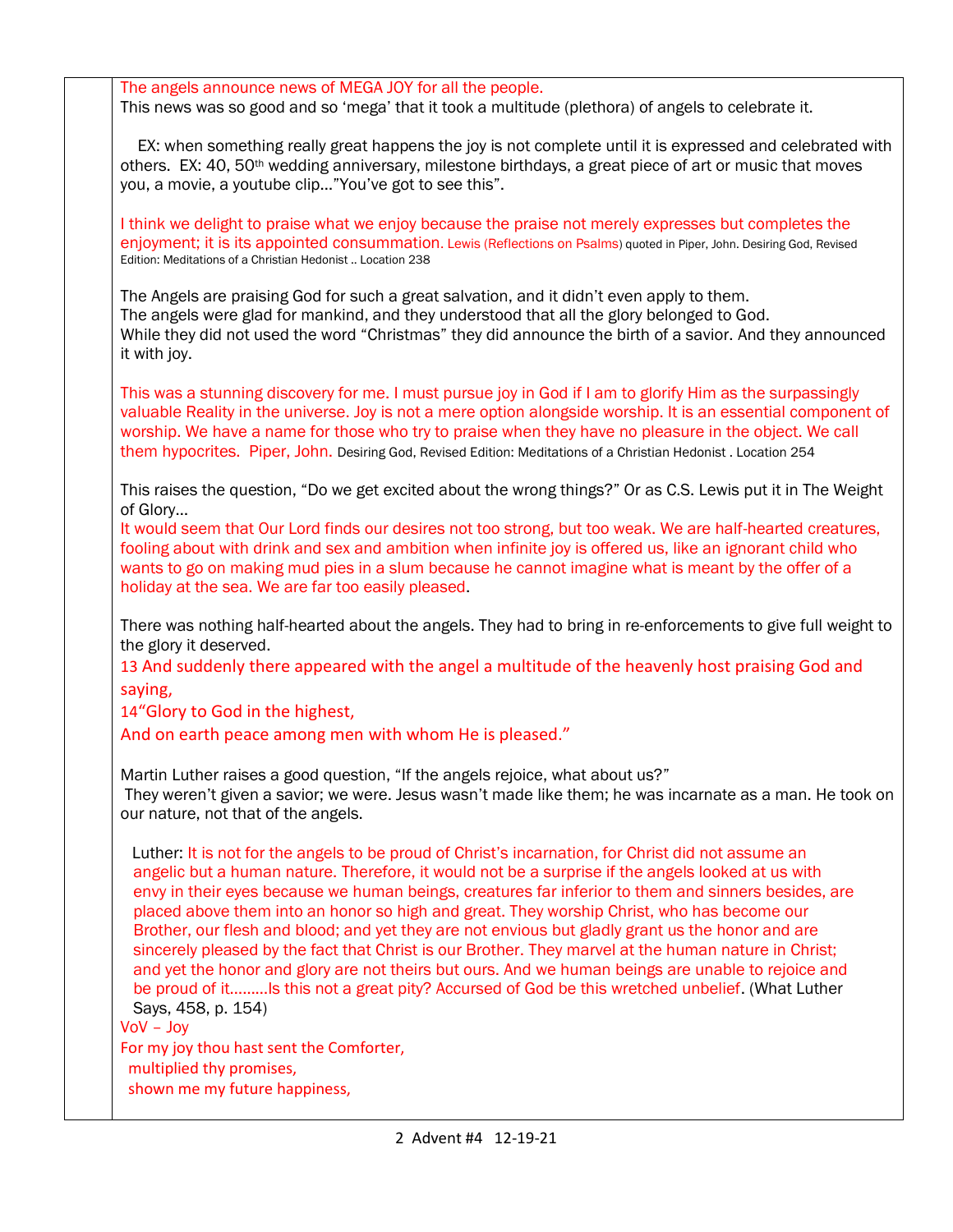given me a living fountain. Thou art preparing joy for me and me for joy; I pray for joy, wait for joy, long for joy; give me more than I can hold, desire, or think of.

In short, give me the joy of the Angels and…

## The Shepherds…

15 When the angels had gone away from them into heaven, the shepherds *began* saying to one another, "Let us go straight to Bethlehem then, and see this thing that has happened which the Lord has made known to us." 16 So they came in a hurry and found their way to Mary and Joseph, and the baby as He lay in the manger. 17 When they had seen this, they made known the statement which had been told them about this Child. 18 And all who heard it wondered at the things which were told them by the shepherds. 19 But Mary treasured all these things, pondering them in her heart

20 The shepherds went back, glorifying and praising God for all that they had heard and seen, just as had been told them.

They acted on what they saw and heard.

Other than Mary and Joseph, they were the first to hear the gospel good news. What did they do?

They went to see and then they went "doxologizing" and praising God for what they had heard and seen.

It sounds like they were the first evangelists. They simply went and told what they had heard and seen. They were practicing "doxological evangelism", i.e. the proclamation of the good news through joyous praise.

 EX: Have you ever been to a church where folks were singing songs or hymns of "praise" but everyone looked miserable? They looked like they'd been weaned on lemon juice. How attractive was that environment?

It is hard to believe that the Gospel is GOOD NEWS when the people proclaiming it have no joy.

 EX: There is something attractive about people who are sincerely joyous about something, especially when it points to something bigger than themselves. The something can be religious or secular, but when people are sincerely joyous it has an effect.

The shepherds went away doxologizing and praising God. What they heard and saw impacted them from the inside out.

Oh, that we all had the shepherds' hearts to go and simply tell what we've heard and seen God do in our own lives.

Christianity is a "O taste and see" AND a "Go and tell" sort of faith.

17 When the shepherds had seen this, they made known the statement which had been told them about this Child. 18 And all who heard it wondered at the things which were told them by the shepherds. 19 But Mary treasured all these things, pondering them in her heart

You and I probably haven't seen a myriad of angels, but have we seen God do something in our lives? If so, then go tell it. Don't be afraid or ashamed to tell what God has done.

If anyone should be hesitant, it would be the shepherds. They were on the margins of society, yet they got the news first. There is an interesting twist in this birth narrative. Usually, shepherds go out to seek the lost lamb to save it. Here the Lamb of God, born in the stable, saves the shepherds who find Him. [\(https://www.workingpreacher.org/commentaries/narrative-lectionary/shepherds-visit-2/commentary-on](https://www.workingpreacher.org/commentaries/narrative-lectionary/shepherds-visit-2/commentary-on-luke-28-20)[luke-28-20](https://www.workingpreacher.org/commentaries/narrative-lectionary/shepherds-visit-2/commentary-on-luke-28-20) O. Wesley Allen)